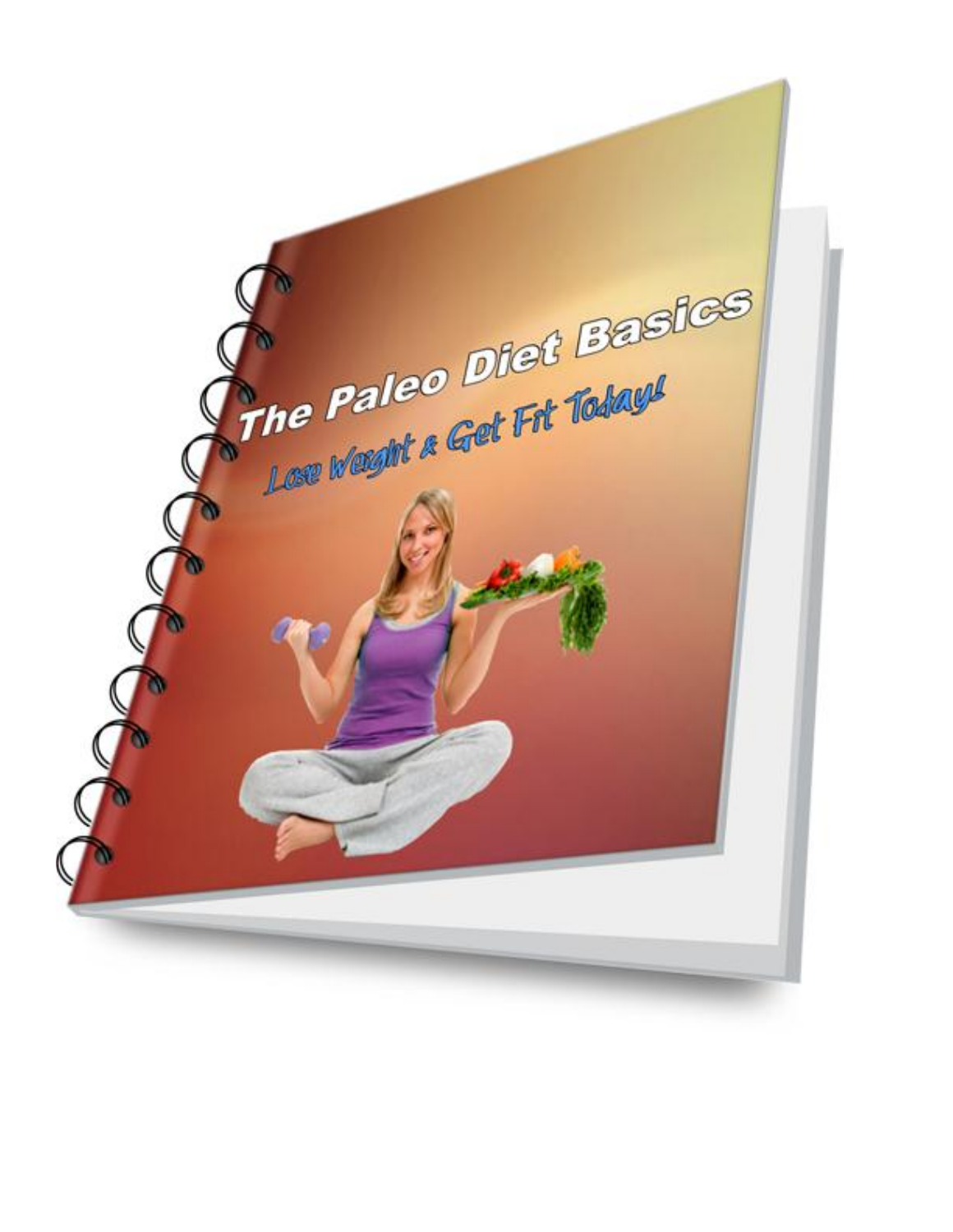### **What is the Paleo Diet?**

For 2.5 million years, early man foraged and hunted for seafood, meat, vegetables, fruit, nuts, roots and seeds. This period of time before the development of agriculture is known as the Paleolithic era. The Paleo diet is also known as the Stone Age diet, huntergathering diet and the caveman diet. No matter what you call our ancestors, some things haven't changed. Man's digestive systems have evolved only the slightest amount in the 10,000 years since farming changed our diets. Shortened to Paleo, the modern diet is an approach to nutrition that mimics the early man's diet for ultimate health.

Our minds are modern, but our bodies and brains still need the same food. Gastroenterologist Walter L. Voegtlin first popularized the Paleo diet in the 1970's. He argued in, "The Stone Age Diet," humans as carnivores, chiefly needs fats, proteins and a small amount of carbohydrates for optimum performance. For the last 30 years, obesity has been increasing in the United States. Our modern diets are laden with preservatives, processed sugars, and fried foods. Today's health crisis has led to a renewed interest in Voegtlin's tested approach to healthy living.

### **Benefits of the Paleo Diet**

The advantages of the Paleo Diet have been researched and proven in numerous academic journals. It is amazing how changing what we put in our mouths can cause dramatic changes in our quality of life.

- $\circ$  Lose fat-Though the Paleo diet is designed as a weight loss plan people inherently lose weight. The foods that make up the Paleo diet are what we call fat burning foods. In fact, the Paleo diet allows you to eat large quantities of delicious food while restricting calories. The result is a lean, fit body.
- o Fight Disease- The Paleo diet is proven to help prevent diabetes, Parkinson's avoid Parkinson's, cancer, heart disease and strokes.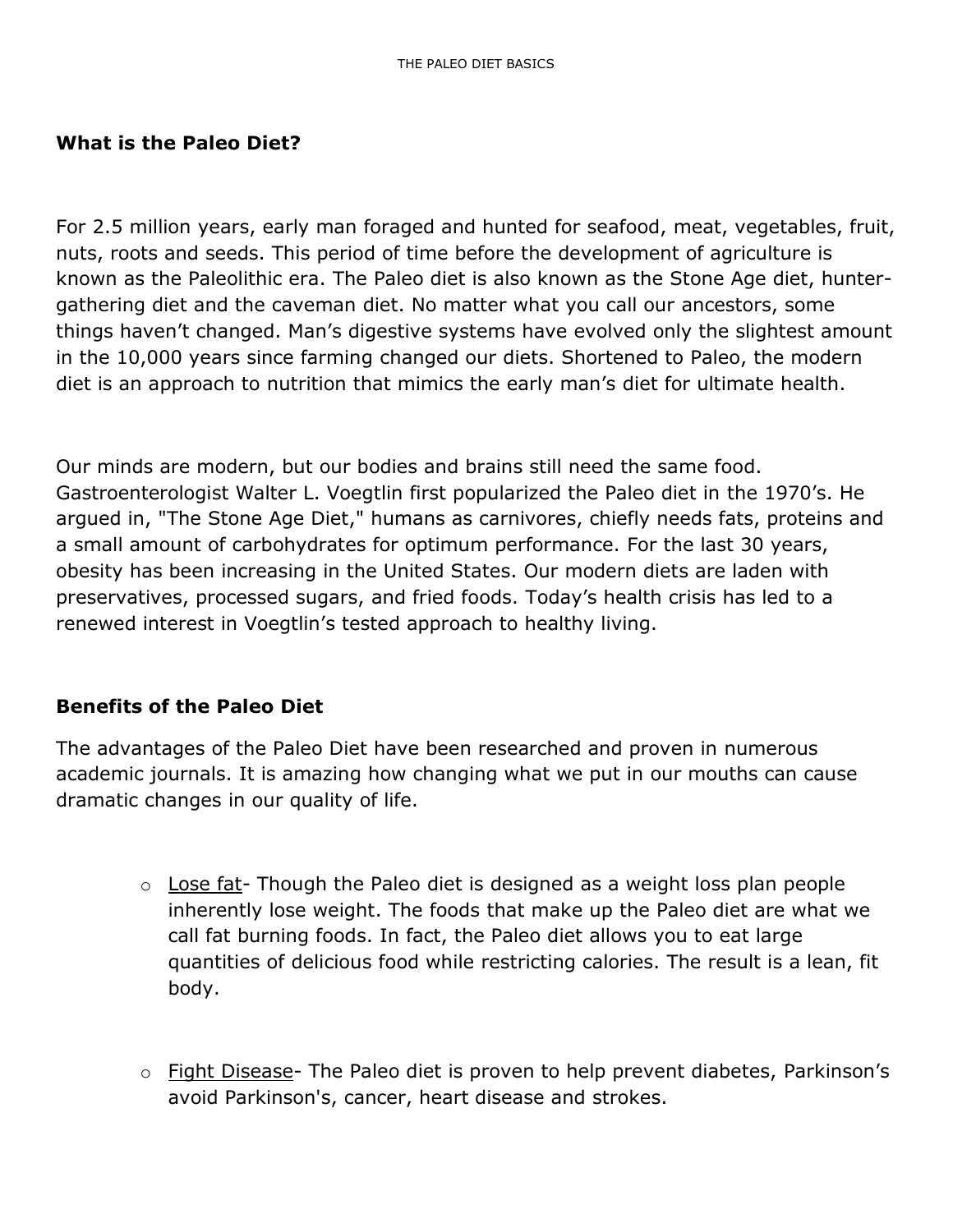- o Improve Digestion- Many digestive problems such as, irritable bowel syndrome, Crohn's disease and indigestion can be avoided.
- $\circ$  Combats Acne– Eating the Paleo way means avoiding the foods that cause acne. When sebum is overproduced or obstructed the sebaceous glands enlarge and form pimples. Foods in the Paleo diet do not cause the insulin spikes that cause a sebum boost. As a result, you can expect smoother, more attractive skin.
- o Feel Good- Not only does the Paleo diet help people healthier and look younger it also makes you feel better. Paleo supporters swear by the caveman lifestyle because it just "feels" right. The only way to find out the energy and confidence they experience is to try it for yourself.

### **Diet Basics**

People assume the Paleo Diet is complicated are difficult to follow. It is actually quite simple. Eat real foods. For a guideline on portions, 56–65% of your calories should come from animals, 36–45% from plant based foods. Keep proteins high at 19-35% carbohydrates at 22-40% and fat at 28-58%.

### **What to Eat**

Eating a Paleo Diet is more about experimenting than limitations. Mother Nature provides a large variety of delicious foods to explore. Instead of settling for a box of processed macaroni and cheese, feast on a meal that excites your taste buds and your energy level. Here is a small list of the many foods to incorporate into your diet.

| Meat        | Game        | Poultry | <b>Fish</b> | Shellfish | <b>Eggs</b>  |
|-------------|-------------|---------|-------------|-----------|--------------|
| <b>Beef</b> | Pheasant    | Goose   | Tuna        | Lobster   | Chicken eggs |
| Veal        | Deer        | Chicken | Salmon      | Shrimp    | Goose eggs   |
| Pork        | Duck        | Turkey  | Trout       | Scallops  | Duck eggs    |
| Lamb        | Wild Turkey | Quail   | Halibut     | Crab      | Quail eggs   |
| Goat        | Rabbit      | Duck    | Sole        | Clams     |              |

### **PROTIENS**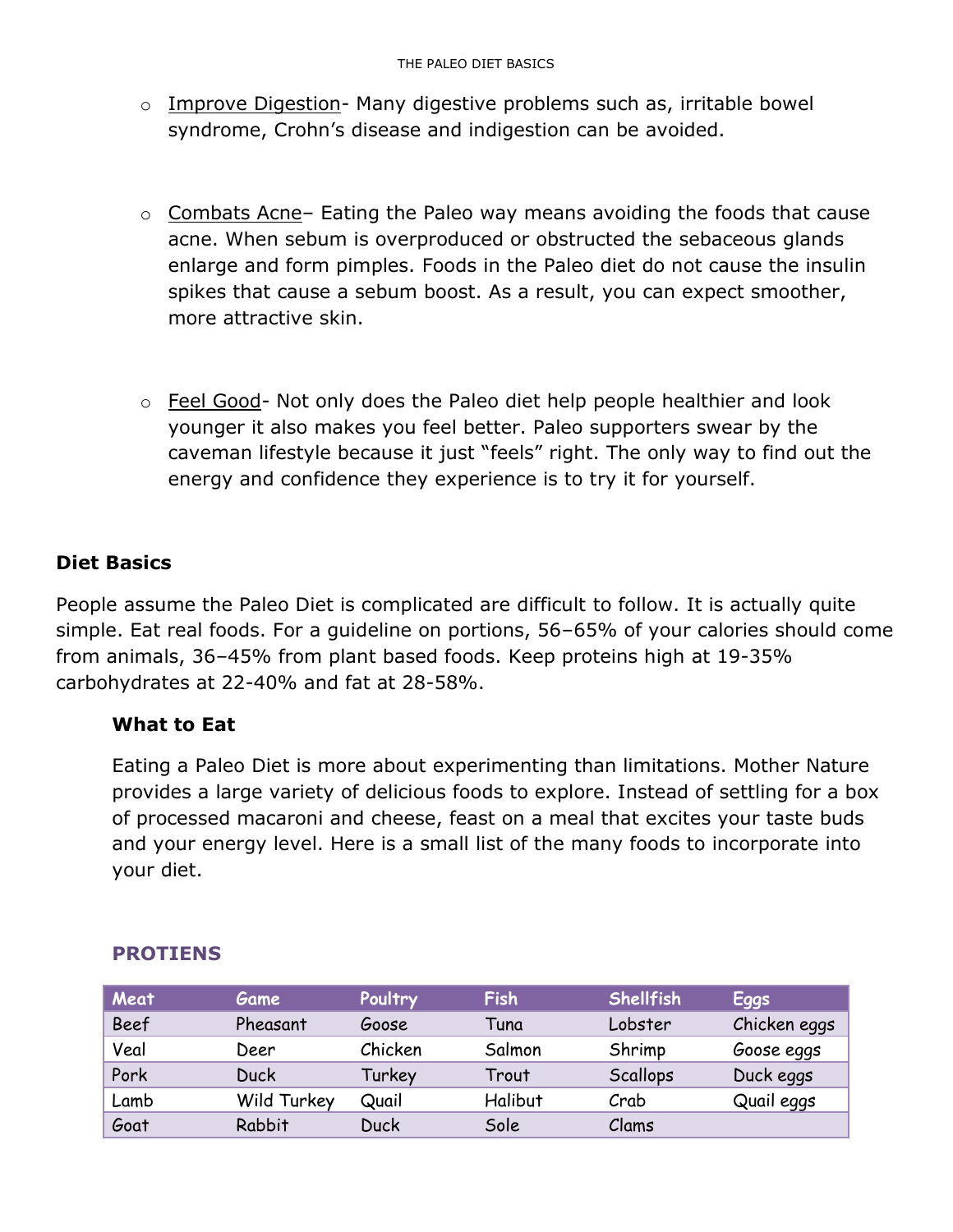| Rabbit       | Moose    | Bass             | Mussels |
|--------------|----------|------------------|---------|
| Sheep        | Woodcock | <b>Haddock</b>   | Oysters |
| Wild Boar    | Elk      | Turbot           |         |
| <b>Bison</b> |          | $\mathcal{C}$ od |         |
|              |          | Tilapia          |         |
|              |          | Walleye          |         |
|              |          | Flatfish         |         |
|              |          | Grouper          |         |
|              |          | Mackerel         |         |
|              |          | Herring          |         |
|              |          | Anchovy          |         |

# **VEGETABLES**

| <b>Standards</b>       | <b>Green Leafy</b>    | Squash               | Root                  | <b>Mushrooms</b> |
|------------------------|-----------------------|----------------------|-----------------------|------------------|
| Cauliflower            | <b>Collard Greens</b> | <b>Butternut</b>     | Turnips               | Oyster           |
| Broccoli               | Lettuce               | Spaghetti            | Carrots               | <b>Button</b>    |
| Celery                 | Spinach               | Acorn                | <b>Beets</b>          | Portabella       |
| <b>Bell Peppers</b>    | Watercress            | Pumpkin              | Parsnips              | Chanterelle      |
| Onions                 | <b>Beet Top</b>       | Zucchini             | Artichokes            | Porcini          |
| Leeks                  | Dandelion             | <b>Yellow Summer</b> | Rutabaga              | Shiitake         |
| <b>Green Onions</b>    | Swiss Chard           | Buttercup            | <b>Sweet Potatoes</b> | Crimini          |
| Eggplant               | Mustard Greens        | Crookneck            | Radish                | Morel            |
| <b>Brussels Sprout</b> | Kale                  |                      | Yams                  |                  |
| Artichokes             | Turnip Greens         |                      | Cassava               |                  |
| Asparagus              | Seaweed               |                      |                       |                  |
| Cucumber               | Endive                |                      |                       |                  |
| Cabbage                | Arugula               |                      |                       |                  |
| Okra                   |                       |                      |                       |                  |
| Avocados               |                       |                      |                       |                  |

# **SUPPORTING PLAYERS**

| <b>Fats</b> | <b>Fruits</b>  | Nuts & Seeds       | <b>Flavor</b>    | Fresh & Dry  |
|-------------|----------------|--------------------|------------------|--------------|
|             |                |                    | <b>Enhancers</b> | <b>Herbs</b> |
| Olive Oil   | Apples         | <b>Brazil Nuts</b> | Cayenne Pepper   | Parsley      |
| Avocado     | Oranges        | Pistachios         | Chilies          | Thyme        |
| Coconut Oil | <b>Bananas</b> | Sunflower          | Ginger           | Lavender     |
|             |                | Seeds              |                  |              |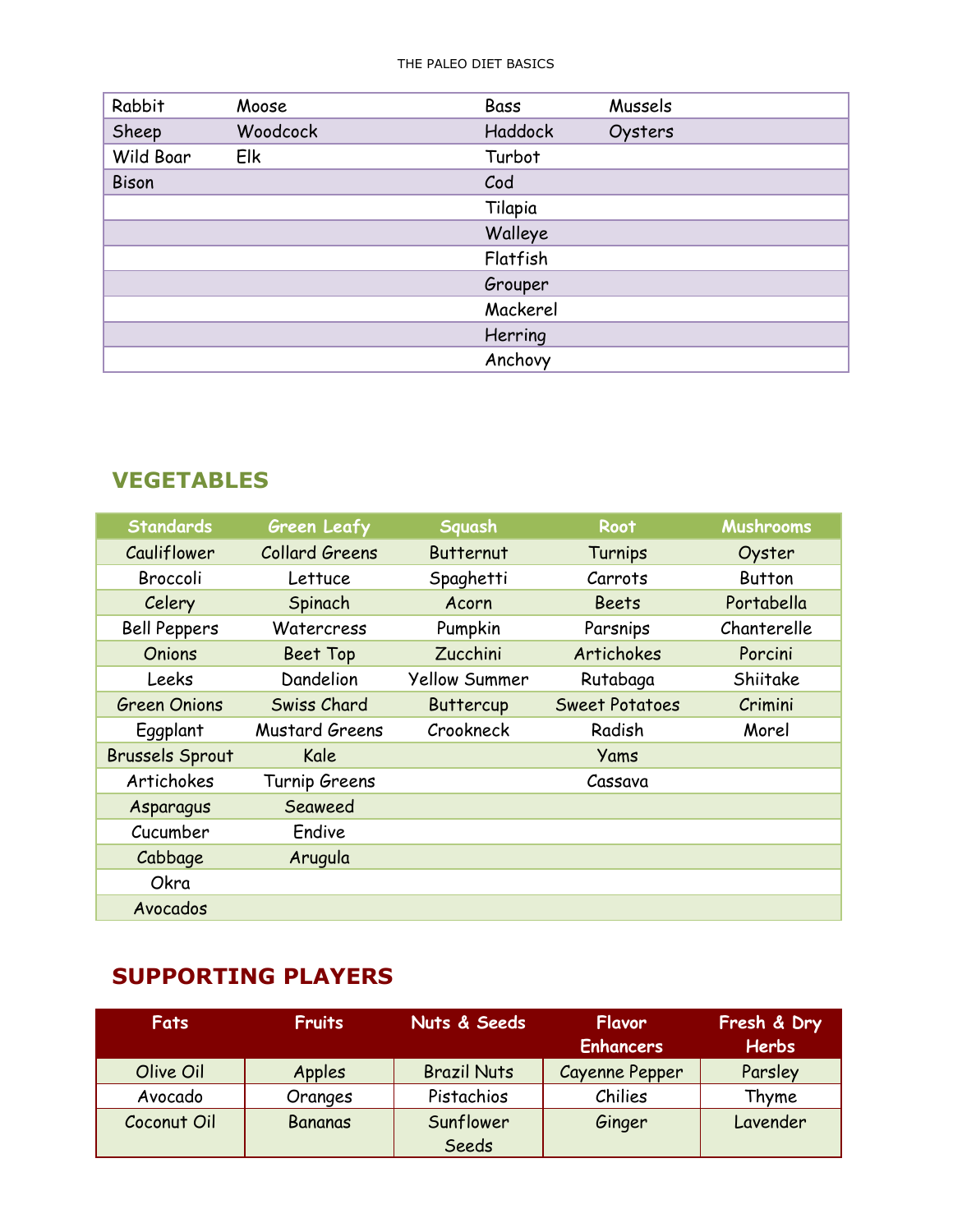| <b>Clarified Butter</b> | Strawberry        | Pumpkin Seeds       | Onions               | Mint              |
|-------------------------|-------------------|---------------------|----------------------|-------------------|
| Lard                    | Cranberry         | <b>Sesame Seeds</b> | Garlic               | Rosemary          |
| Tallow                  | Grapefruit        | Pecans              | <b>Black Pepper</b>  | Chives            |
| Veal Fat                | Peaches           | Walnuts             | <b>Hot Peppers</b>   | Tarragon          |
| Duck Fat                | Pears             | Macadamia Nuts      | <b>Star Anise</b>    | Oregano           |
| Coconut Flesh           | <b>Nectarines</b> | <b>Pine Nuts</b>    | <b>Mustard Seeds</b> | Dill              |
| Nut Oils                | Plums             | Chestnuts           | Fennel Seeds         | <b>Bay Leaves</b> |
| Nut Butter              | Pomegranates      | Cashews             | Cumin                | Sage              |
| Lamb Fat                | Pineapple         | Hazelnuts           | Turmeric             | Coriander         |
|                         | Grapes            | Almonds             | Cinnamon             |                   |
|                         | Papaya            |                     | Paprika              |                   |
|                         | Cantaloupe        |                     | Nutmeg               |                   |
|                         | Kiwi              |                     | Cloves               |                   |
|                         | Lychee            |                     | Vanilla              |                   |

#### **Foods to Eliminate**

The main foods to eliminate are processed foods, the largest source of toxicity and malnutrition. Processed foods are the easiest items to eat these days, and we eat entirely too much. Grains that form the base of sandwich breads, cereals and pasta have no place in the Paleo Diet. Also, the processed fats and vegetable seed oils are also counterproductive to our health. Legumes, especially soy, and vegetable seed oils should be banished from your diet. There are no refined sugars little dairy and absolutely no processed foods in the Paleo plan.

### **Tips for the Paleo Lifestyle**

Unfortunately, the cheapest and quickest foods available today are usually the least nutritious. Our busy lifestyles have our kids raised on a diet of processed and fast foods. The popular culture even makes eating real foods an odd concept. Even knowing the proven benefits, some never try the Paleo diet because they believe it is too difficult. Living a long, healthy fulfilling life is well worth a few small changes. While not as easy as stopping at a drive through, maintaining a Paleo lifestyle is realistic with a few tips.

• Stay Organized- The number one tip is to be organized and prepared. The biggest challenge will be to have Paleo foods available at your home and plan your meals. You are much more likely to eat healthy food choices if it is readily available at home.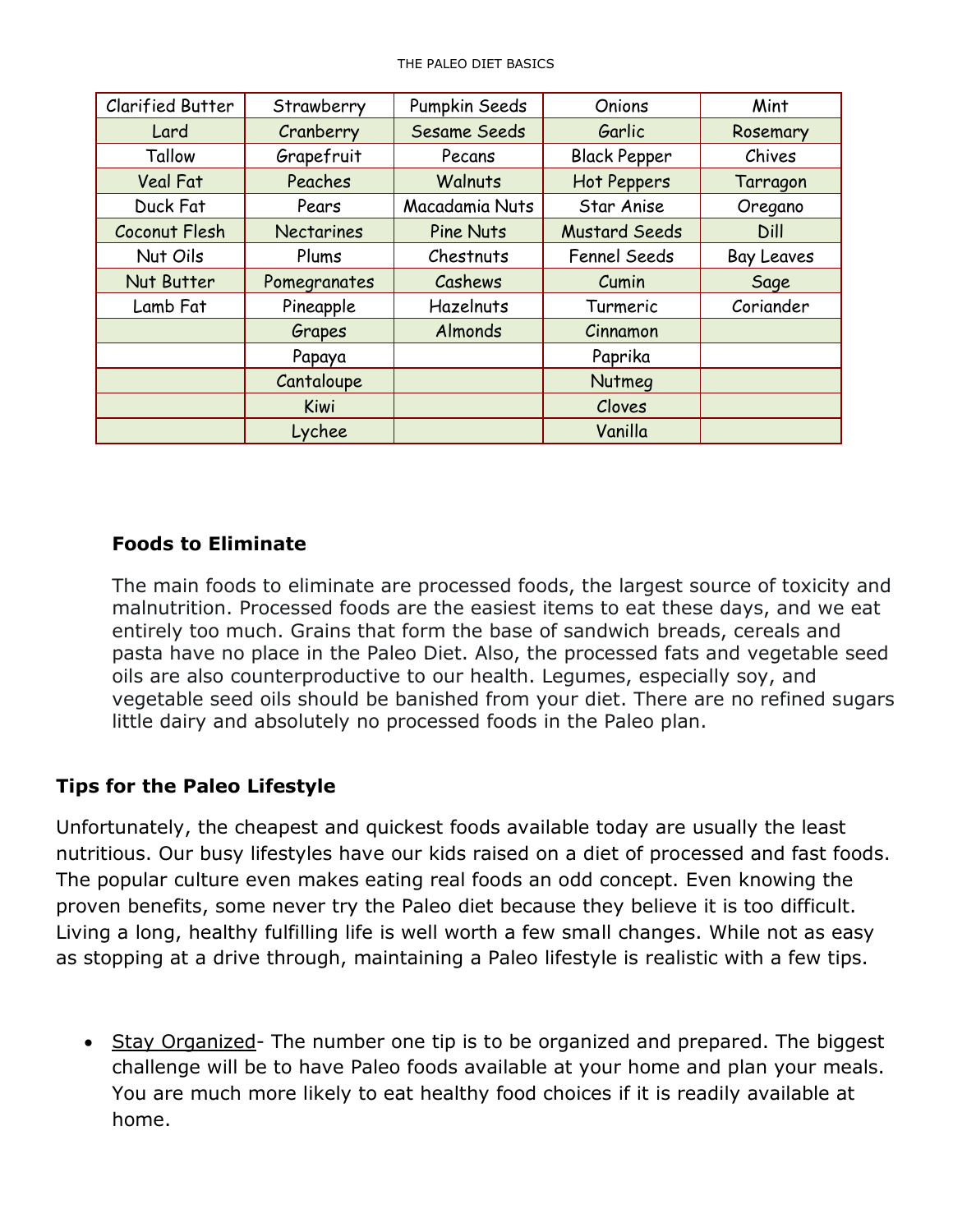- Change How You Shop- Find the best farmers markets, butchers and grocery stores in your area. Before going to the grocery have a list of items you plan to pick up. Also, shop the perimeter of grocery stores to avoid the aisles filled with processed foods. This may be difficult at first, but after a month or so you will know longer feel a need to peruse the sugar aisles.
- Clean Your Pantry- Clear your cupboards of all the cereals, pasta, and processed foods in your cabinets. Don't worry. You will replace these foods with much more satisfying fresh and healthy foods.
- Learn to Work the Kitchen- Unlike a diet based on grains, there are many foods to eat on the Paleo Diet you should never become bored. The best way to take advantage of everything nature has to offer is to learn how to cook. By combining the diverse flavors, there is an endless amount of tasty dishes to excite your taste buds.
- Dress Your Food- Most of the condiments on the store shelves are filled with preservatives. However, you can enhance the flavor of your foods by making your own condiments at home. Ketchup, mustard, salad dressings and sauces can be made at home naturally with delicious results.
- Exercise- Just changing your eating habits will cause you to lose weight naturally on the Paleo Diet. Add exercise to the mix, and you will be amazed at how quickly you notice a difference. Your true, toned physique will come out as pounds shed. You will also notice the amount of energy increased compared to when you ate a traditional diet. Start feeling strong, energetic, mentally sharper and all around younger.
- Join Support System- Find chat rooms and forums where like-minded people meet. Participate at a gym where the Paleo Diet is the main lifestyle choice. It is nice to share ideas on the best Paleo books, and even give advice on keeping true to the diet plan. Joining a community online or in person is extremely motivating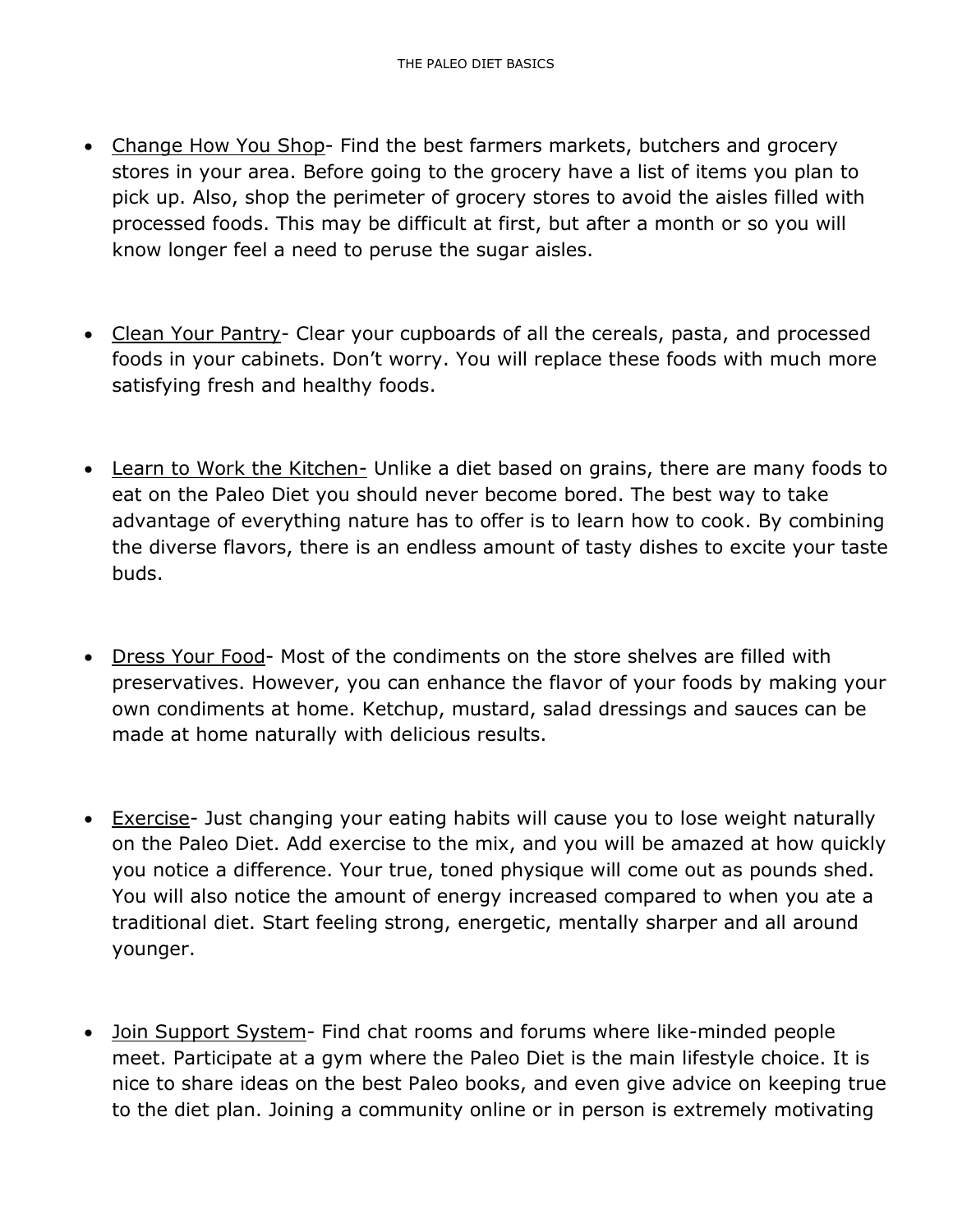when you learn about how the other member's lives improved just from staying true to the Paleo way.

#### **Paleo Friendly Desserts**

One of the biggest stumbling blocks with the Paleo Diet plan is desserts. Most desserts have unnatural sweeteners and starchy carbs that spike insulin levels. Most sweet treats are a recipe for disaster. However, with kids, special celebrations and Birthdays sometimes a sweet treat is in order. There are some very tasty Paleo desserts that can help you transition fully into the Paleo lifestyle without indulging in bad choices or having a gluten stomachache. While it is not a good idea to eat desserts after every meal, Paleo friendly desserts can stop hardcore cravings from your pre-Paleo days.

Here is a list of whole food substitutions you can use to whip delicious Paleo friendly desserts together.

- Almond flour- Grinding almonds create nutritious, high protein flour perfect for making muffins breads and of course, traditional macaroons.
- Raw Honey- Because honey can be eaten straight from the tree, it is considered a true Paleo sweetener. Though it is a whole food, honey is highly caloric and does spike the insulin level, so leave sparingly. However, honey is the perfect sugar substitute.
- Cocoa- Unsweetened dark chocolate has nutritious antioxidants and sticks to the limited dairy rules. Opt for the natural cocoa over the Dutch processed version that loses its benefits during processing.
- Pure Vanilla Extract- Pure vanilla extract is a staple in any bakers cupboard. Just make sure to buy the pure stuff not the cheap flavoring.
- Coconut Oil- Coconut oil is a medium chain fatty acid, which means it transfers directly to the liver where it is used for energy instead of being stored directly as